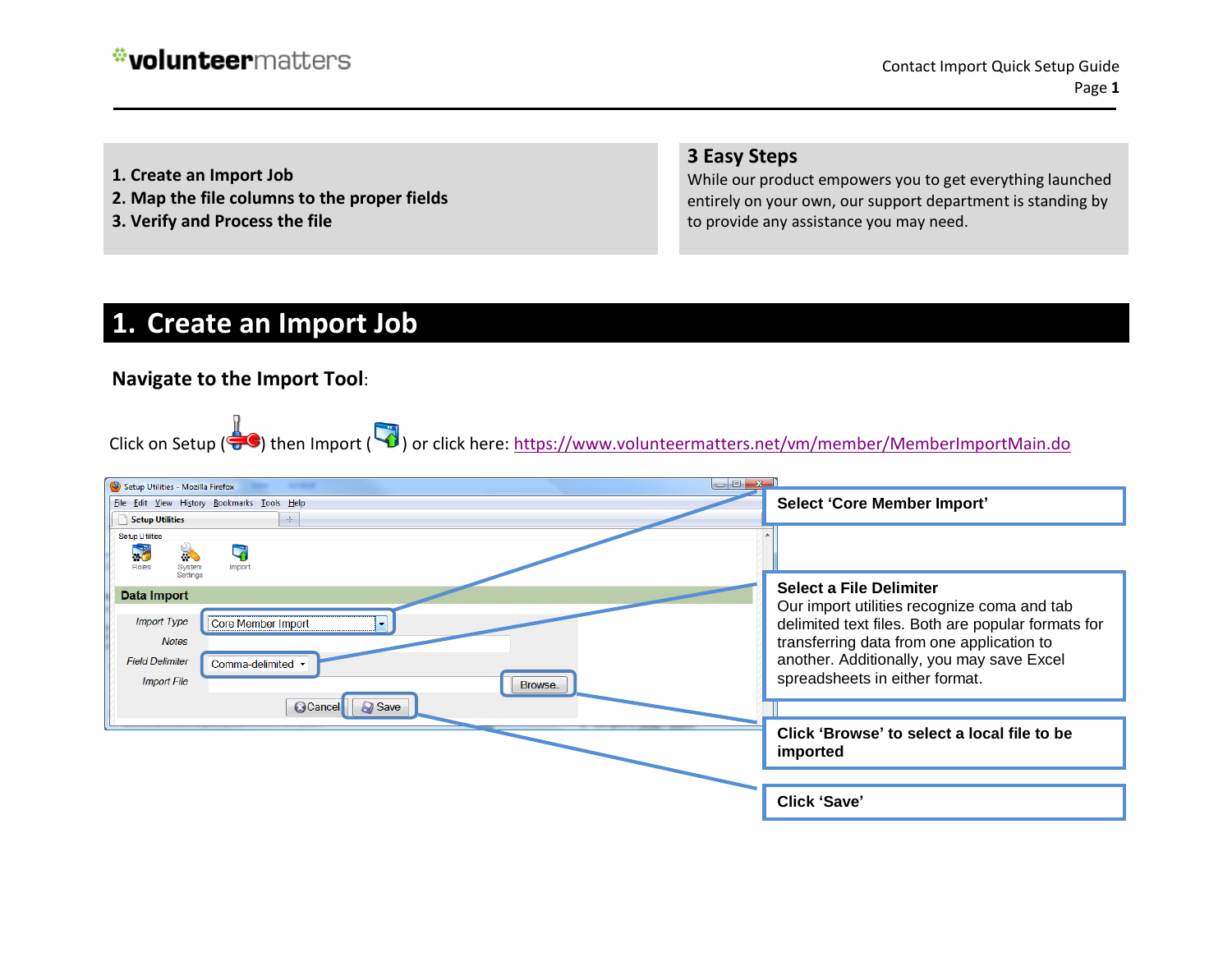## **2. Map Fields**

| Data Import                |                                  |                             |        |  |
|----------------------------|----------------------------------|-----------------------------|--------|--|
| <b>Import Type</b>         | CoreMemberImport                 |                             |        |  |
| <b>Create Date</b>         | 2013-04-11 12:20 PM              |                             |        |  |
| <b>Import Status</b>       | <b>New</b>                       |                             |        |  |
| <b>Status Date</b>         | 2013-04-11 12:20 PM              |                             |        |  |
| <b>Notes</b>               |                                  |                             |        |  |
| <b>Field Delimiter</b>     | Comma-delimited $\vee$           |                             |        |  |
| <b>Replace Import File</b> |                                  |                             | Browse |  |
| <b>Field Mapping</b>       | <b>Field</b>                     | <b>Import File Field</b>    |        |  |
|                            | <b>MEMBERSHIPID</b>              | <b>MEMBERSHIPID</b>         | ◡      |  |
|                            | <b>SCANID</b>                    | -- Not Available --         | v      |  |
|                            | <b>TITLE</b>                     | <b>TITLE</b>                | ◡      |  |
|                            | <b>FIRSTNAME</b>                 | <b>FIRSTNAME</b>            | ◡      |  |
|                            | <b>LASTNAME</b>                  | <b>LASTNAME</b>             | ▽      |  |
|                            | <b>MIDDLENAME</b>                | <b>MIDDLENAME</b>           | ◡      |  |
|                            | <b>SUFFIX</b>                    | -- Not Available --         | ◡      |  |
|                            | <b>NICKNAME</b>                  | <b>NICKNAME</b>             | ▽      |  |
|                            | <b>MAILINGNAME</b>               | <b>MAILINGNAME</b>          | ◡      |  |
|                            | PREVIOUS_NAME                    | PREVIOUS_NAME               | ◡      |  |
|                            | <b>BIRTHDATE</b>                 | <b>BIRTHDATE</b>            | ◡      |  |
|                            | <b>MEMBERSINCE</b>               | <b>MEMBERSINCE</b>          | ◡      |  |
|                            | <b>ONLINEPHOTO</b>               | -- Not Available --         | ◡      |  |
|                            | <b>EMAIL</b>                     | <b>EMAIL</b>                | ◡      |  |
|                            | ALT_EMAIL                        | <b>ALT EMAIL</b>            | ◡      |  |
|                            | PARENT_CONTACT_ID                | -- Not Available --         | ◡      |  |
|                            | <b>Contact Status</b>            | <b>Contact Status</b>       | ◡      |  |
|                            | <b>Contact Status As Of Date</b> | Contact Status As Of Date V |        |  |
|                            | <b>Home Telephone</b>            | Home Telephone              | ◡      |  |
|                            | <b>CustomOne</b>                 | -- Not Available --         | ◡      |  |
|                            | * required                       |                             |        |  |
|                            |                                  |                             |        |  |
|                            | <b>Save</b><br><b>@</b> Cancel   | Save and Return             |        |  |

The system will list every VolunteerMatters field allowed for this import in the left column titled 'Field'.

You must match that field to the correct column heading from your import file in the right column labeled 'Import File Field'.

If the 'Import File Field' fields are very wide and contain all of the column headings it either means that you previously selected the wrong 'File Delimiter' or there is a problem with the import file itself.

Once you have properly mapped all VolunteerMatters fields with import file fields, click 'Save and Return'.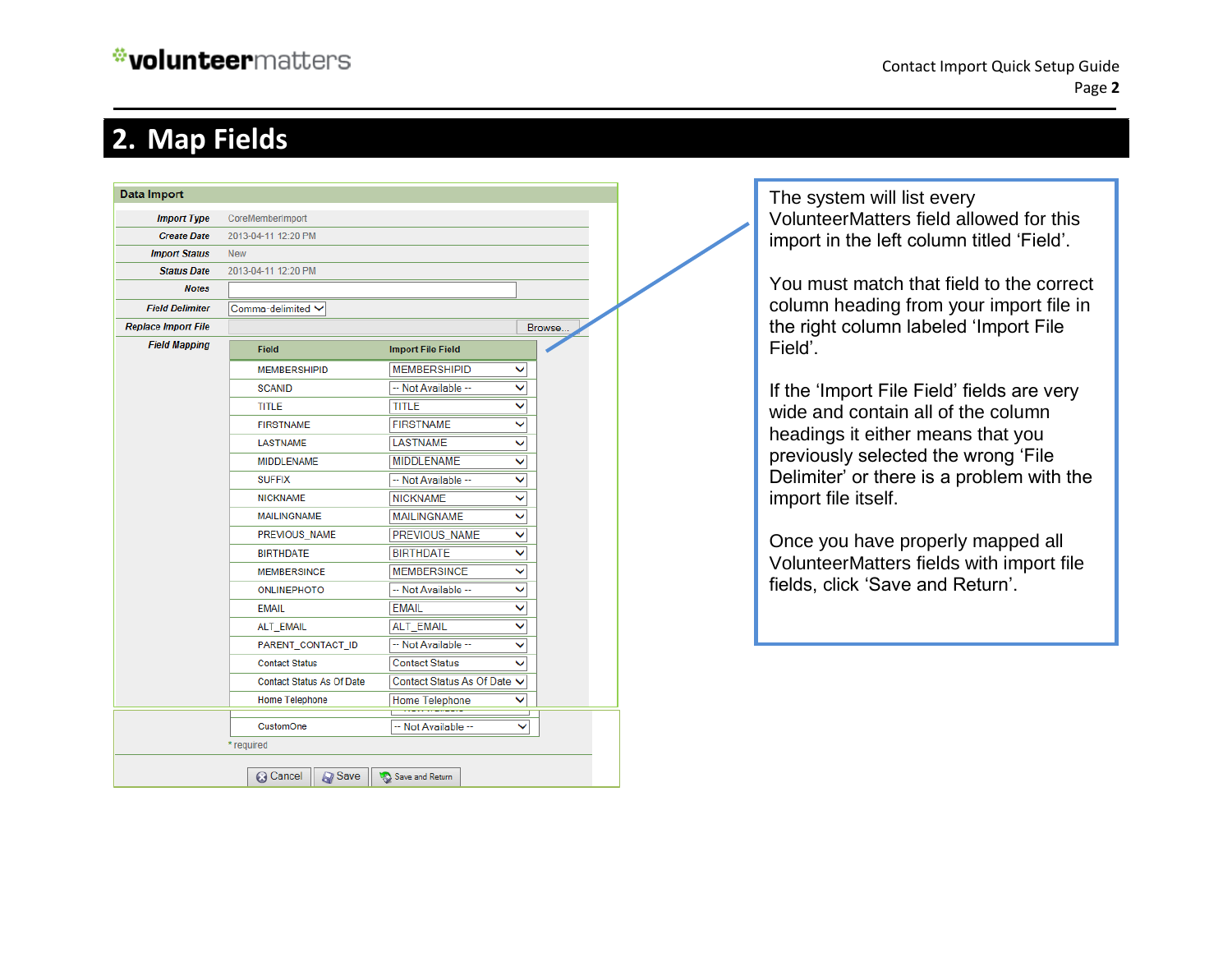# **3.Verify and Process the Import File**

| <b>Imports</b>            |                       |               |              |                               |  |                       |
|---------------------------|-----------------------|---------------|--------------|-------------------------------|--|-----------------------|
| <b>Import Type</b>        | <b>Create Date</b>    | <b>Status</b> | <b>Notes</b> |                               |  | <b>Click 'Verify'</b> |
|                           |                       |               |              |                               |  |                       |
| <b>Core Member Import</b> | 2013-04-11 12:20:19.0 | NotVerified   |              | ed t verify delete<br>details |  |                       |
| <b>P</b> New Import       |                       |               |              |                               |  |                       |

| Test                                | <b>Result</b> |                                                                                                                                                                                                                                                                                                                                               |  |
|-------------------------------------|---------------|-----------------------------------------------------------------------------------------------------------------------------------------------------------------------------------------------------------------------------------------------------------------------------------------------------------------------------------------------|--|
| Change import status to NotVerified | OK            |                                                                                                                                                                                                                                                                                                                                               |  |
| Parse CSV data for column headings  | <b>OK</b>     | Found 23                                                                                                                                                                                                                                                                                                                                      |  |
| Verify Import Field Mappings        | OK            | Mapped MEMBERSINCE, BIRTHDATE, Home Address 2, Contact<br>Status As Of Date, Home Address 1, Home Telephone, Home City<br>NICKNAME, MIDDLENAME, MEMBERSHIPID, FIRSTNAME,<br>MAILINGNAME, Home State, Mobile Telephone, Home Couplay,<br>Work Telephone, Contact Status, EMAIL, Home Postal Code,<br>ALT EMAIL. TITLE, PREVIOUS NAME, LASTNAME |  |
| <b>Check For Required Mappings</b>  | <b>OK</b>     |                                                                                                                                                                                                                                                                                                                                               |  |
|                                     | <b>FAILED</b> | Required field MEMBERSHIPID missing on line 2                                                                                                                                                                                                                                                                                                 |  |
|                                     | <b>FAILED</b> | Invalid EMAIL Format (howard@happydays) unknown email format<br>on line 3                                                                                                                                                                                                                                                                     |  |
|                                     | <b>FAILED</b> | Invalid BIRTHDATE Format (04131938) doesn't match yyyy-MM-dd<br>or MM/dd/yyyy on line 4                                                                                                                                                                                                                                                       |  |
| Parse import records                | <b>FAILED</b> | 4. Duplicate contact ID 1123455678 found on line 5                                                                                                                                                                                                                                                                                            |  |
|                                     | <b>FAILED</b> | 5. Unrecognized status (Contact Status:AA123) found on line 6                                                                                                                                                                                                                                                                                 |  |
| <b>Import Verification</b>          | <b>FAILED</b> |                                                                                                                                                                                                                                                                                                                                               |  |
|                                     |               |                                                                                                                                                                                                                                                                                                                                               |  |

**If there are any problems with the file it will describe the exact row in the file where the problem exists and describes the nature of the problem.**

After correcting the data in the import file, you can click 'Edit' to upload the new version.

| <b>Verification</b><br><b>Results</b> | <b>Test</b>                                 | <b>Result</b> |                                                                                                                                                                                                                                                                                                                                               | Once the file have been verified |
|---------------------------------------|---------------------------------------------|---------------|-----------------------------------------------------------------------------------------------------------------------------------------------------------------------------------------------------------------------------------------------------------------------------------------------------------------------------------------------|----------------------------------|
|                                       | Change import status to NotVerified         | OK            |                                                                                                                                                                                                                                                                                                                                               | without any errors, Click        |
|                                       | Parse CSV data for column headings          | OK            | Found 23                                                                                                                                                                                                                                                                                                                                      | 'Import!'                        |
|                                       | Verify Import Field Mappings                | OK            | Mapped MEMBERSINCE, BIRTHDATE, Home Address 2, Contact<br>Status As Of Date, Home Address 1, Home Telephone, Home City,<br>NICKNAME, MIDDLENAME, MEMBERSHIPID, FIRSTNAME<br>MAILINGNAME, Home State, Mobile Telephone, Home Country, Work<br>Telephone, Contact Status, EMAIL, Home Postal Code, ALT EMAIL,<br>TITLE, PREVIOUS NAME, LASTNAME |                                  |
|                                       | <b>Check For Required Mappings</b>          | OK            |                                                                                                                                                                                                                                                                                                                                               |                                  |
|                                       | Check For Unique Contact IDs in import data | OK            |                                                                                                                                                                                                                                                                                                                                               |                                  |
|                                       | <b>Check For required fields</b>            | OK            |                                                                                                                                                                                                                                                                                                                                               |                                  |
|                                       | <b>Check field formats</b>                  | OK            |                                                                                                                                                                                                                                                                                                                                               |                                  |
|                                       | <b>Verify Record Count</b>                  | OK            | 6                                                                                                                                                                                                                                                                                                                                             |                                  |
|                                       | Change import status to Verified            | OK            |                                                                                                                                                                                                                                                                                                                                               |                                  |
|                                       |                                             |               |                                                                                                                                                                                                                                                                                                                                               |                                  |
|                                       | <b>G</b> Return                             | Edit          | <b>O</b> Import!                                                                                                                                                                                                                                                                                                                              |                                  |